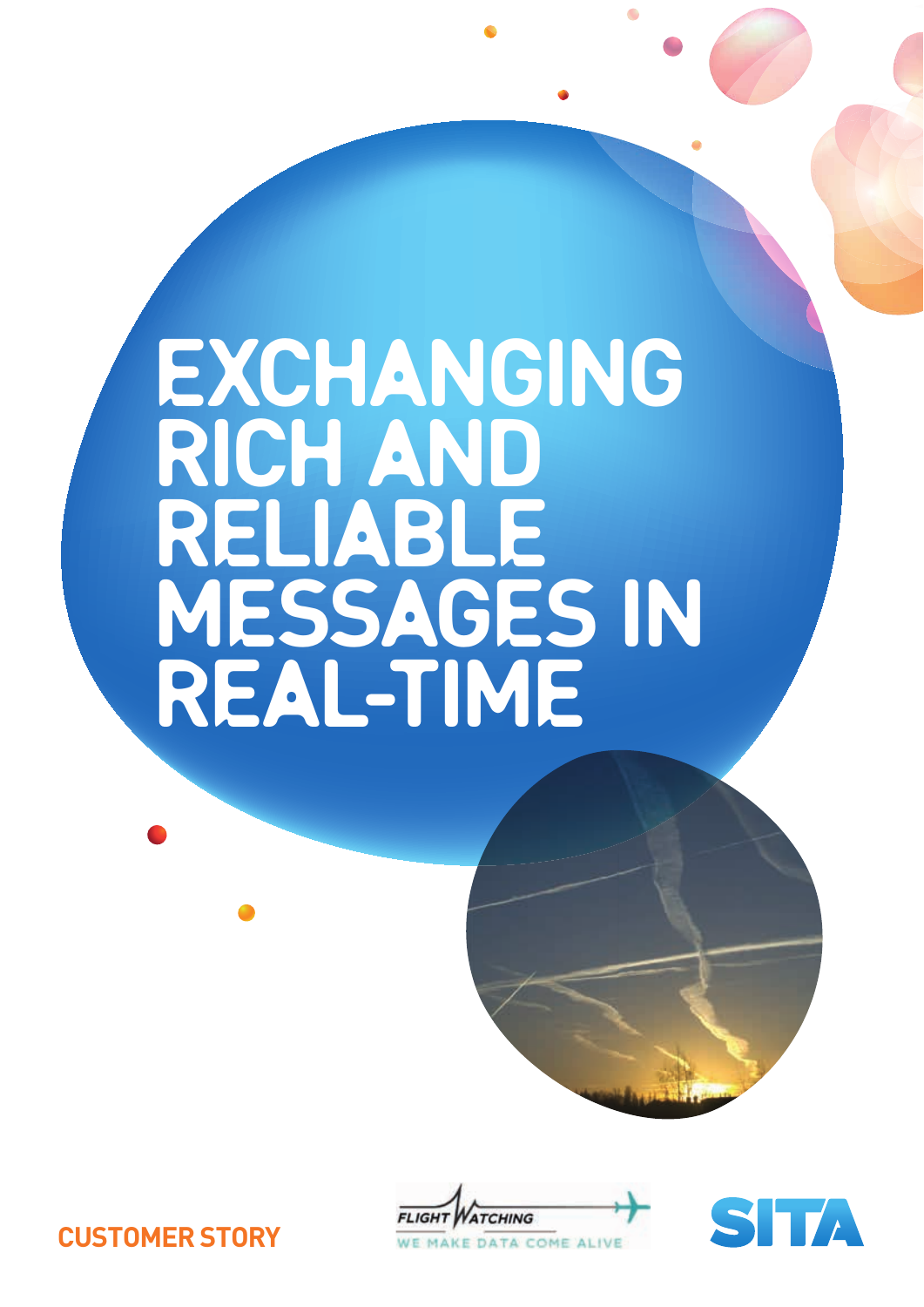# **FLIGHTWATCHING CHOOSES SITA MESSAGING SOLUTION TO EXCHANGE CRITICAL DATA TO ENABLE PREDICTIVE AIRCRAFT MAINTENANCE.**

In today's highly connected world, aviation companies share more significant and diverse amounts of business-critical and personally sensitive information with partners.

In particular, Aircraft Communications Addressing and Reporting System (ACARS) messages provide a digital data link system for transmitting messages between aircraft and ground stations. These messages are critical, enabling airlines to improve aircraft maintenance, costs and optimize turn-around time. A real-time messaging solution is vital to facilitate predictive aircraft maintenance.

## **THE BACKGROUND: AN INTRODUCTION TO FLIGHTWATCHING**

FlightWatching, a French-based company recently acquired by Revima, specializes in predictive maintenance software and real-time solutions for airlines and maintenance providers. FlightWatching's application tool, WILCO, provides significantly enhanced data analytics. It provides solutions to airlines such as Air Serbia, Qatar Airways, and maintenance repair and operations (MRO) companies such as Haeco and Revima.

It reduces the number of revisions and maintenance costs for airlines and engine MRO companies planning routine maintenance based on remote diagnostic algorithms that will detect early wear and repel aircraft alerts.

FlightWatching has developed a unique application to improve aircraft maintenance with active predictions that enable it to query detailed aircraft performance data and receive real-time results from the aircraft while it is in the air or on the ground.

With this data, FlightWatching significantly improves the aircraft maintenance process and costs. It also optimizes the turn-over time and reduces flight disruptions related to the part repair or replacement.

Its goal is to receive all the necessary data from aircraft to provide accurate predictive maintenance diagnostics to the operators. No aircraft modification is necessary to get the best out of the avionics installed onboard, no new equipment, or additional configuration.



WILCO, FlightWatching's application tool provides real-time data analytics.

# **THE REQUIREMENT: SENDING VITAL MESSAGES**

FlightWatching sends ACARS messages to the aircraft it monitors. These ACARS messages can vary in size from less than 20 characters to over 1,000. SITA's solution accommodates a greater variety of message sizes to meet the requirements of a wide range of aircraft types. The messaging solution needed to support large-sized messages such as Media Independent Aircraft Messaging (MIAM) which can be several Mbs. Even more crucially, it was vital to be able to store messages for longer than three months.

The customer contacted SITA to talk about their needs after reviewing its current solution, which was creating operational problems and making the platform challenging to use.

SITA worked on a proof of concept to support the need to use more characters within its messaging. It needed to be able to write more than 64 characters (technical application limitation).

FlightWatching required a robust messaging solution to exchange these important messages with DataLink Service Providers, responsible for sending this information to airlines in real-time.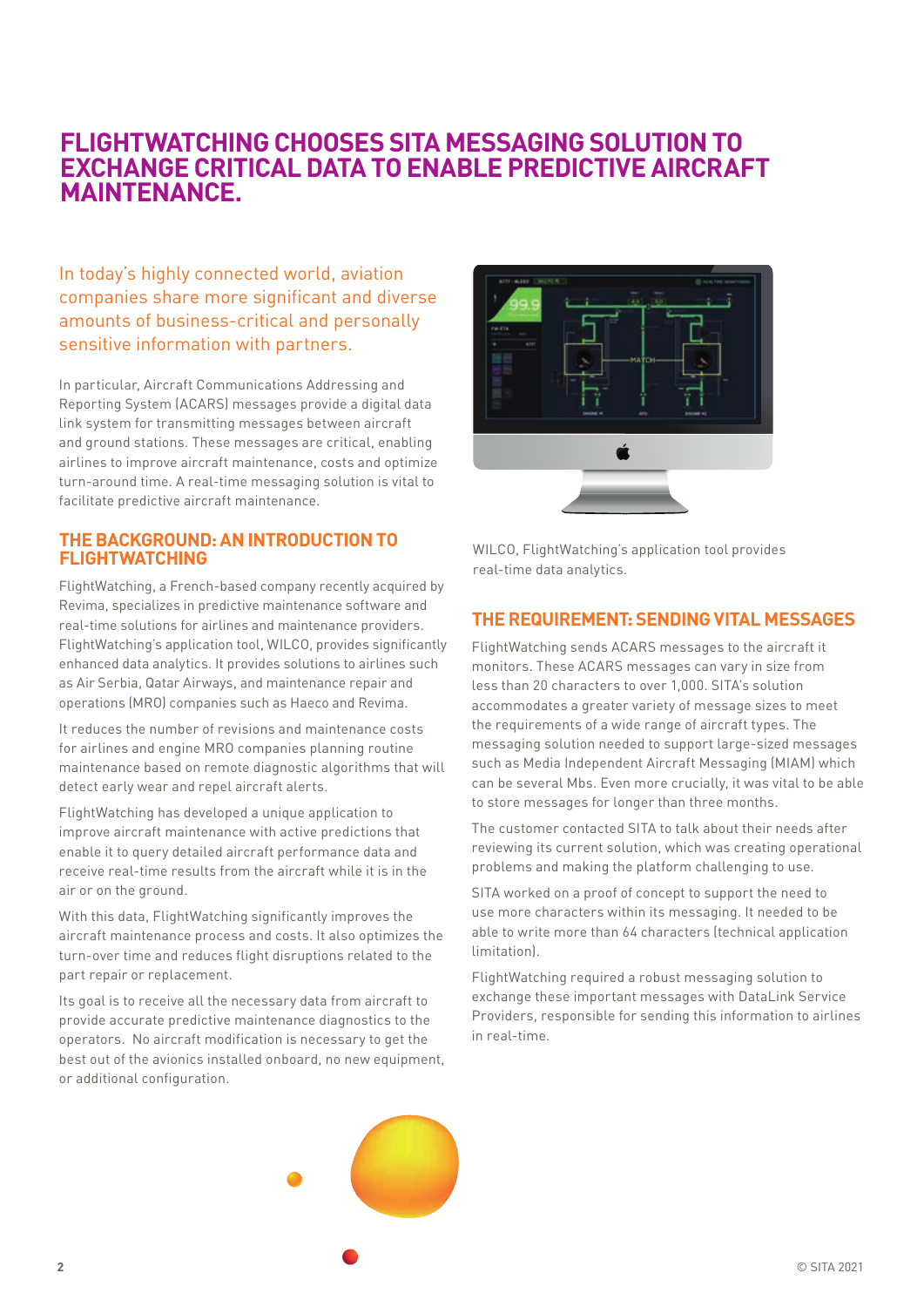# **" OUR SITATEX ONLINE AND SITA DATA CONNECT SOLUTIONS WERE ABLE TO ADAPT TO THE CHANGING MESSAGING REQUIREMENTS REQUIRED BY FLIGHTWATCHING. OUR MESSAGING SOLUTIONS ARE UNIQUE. WE OFFER ONE MESSAGING SOLUTION TO EXCHANGE REAL-TIME ACARS MESSAGES WITH SEVERAL DSPS, SUPPORTING DATA INTEGRATION WITH ANY APPLICATION."**

 **MARTIN SMILLIE**

VP COMMUNICATIONS & DATA EXCHANGE PORTFOLIO, SITA

# **THE SOLUTION: SITATEX ONLINE**

With SITATEX Online, SITA's market-leading webbased operational mail application, FlightWatching can efficiently send ACARS messages that are flexible, secure, interoperable, and backward compatible.

SITATEX Online is the air transport industry's leading operational mail solution to exchange ACARS messages, specifically Aeronautical Operation Control (AOC) messages, with DataLink Service Providers (DSPs).

The SITA account team worked with FlightWatching to provide specific message templates related to ACARS messages. The SITA solutions team then robustly tested the solution, successfully transmitting ACARS messages to aircraft through the DSPs. The solution also successfully received all expected ACARS responses sent by the aircraft through the same DSPs.

Additionally, SITA implemented SITA Data Connect, our messaging middleware that interfaces with SITATEX Online to send thousands of messages per day automatically. With this solution, SITA Messaging is fully integrated with FlightWatching's WILCO application allowing easier data exchange.

SITATEX Online is a web-based messaging application enabling airlines, airports and, governments to exchange large messages with rich media content. Together with SITA Data Connect, our solution will interface with any application using a file-based directory or Java Messaging Service (JMS).

# **THE BENEFITS AND RESULTS**

With SITA's solution, FlightWatching receives 15,000 messages per day from more than 300 aircraft and automatically manages them in its database. The application can then process the data to improve aircraft maintenance based on predictive maintenance alerts.

FlightWatching has quickly realized substantial improvements and benefits to its new messaging operations. The improvements have enabled it to enhance real-time communication with Boeing B777s, requiring more than 64 characters. The queries on B777s allowed FlightWatching to monitor accurate and present time departure readiness controlling multiple aircraft parameters for an on-time departure.

# **" WITH SITATEX ONLINE AND SITA DATA CONNECT, WE CAN MANAGE REAL-TIME QUERIES WITHOUT SEPARATING MESSAGES LIMITED BY THE NUMBER OF CHARACTERS. THIS MAKES THE AIR-GROUND PROTOCOL MORE SEAMLESS TO OPERATE. OUR SOLUTIONS HAVE BECOME MUCH MORE STRAIGHTFORWARD AND RELIABLE."**

## **JEAN-PHILIPPE BEAUJARD**

GENERAL DIRECTOR, FLIGHTWATCHING

Today FlightWatching has successfully deployed this solution on all Airbus types from the A300 to the A350 and all Boeing types ranging from the B737 to the B787.

FlightWatching uses SITA's solution to successfully send Aeronautical Operation Control (AOC) messages with DataLink Service Providers (DSPs) and receive technical aircraft performance data on return, including abnormal aircraft status information, a function triggered automatically.

To learn more about SITA Messaging solutions visit: **www.sita.aero/solutions/sita-at-airports/sitacommunications-and-data-exchange/sita-messaging/**